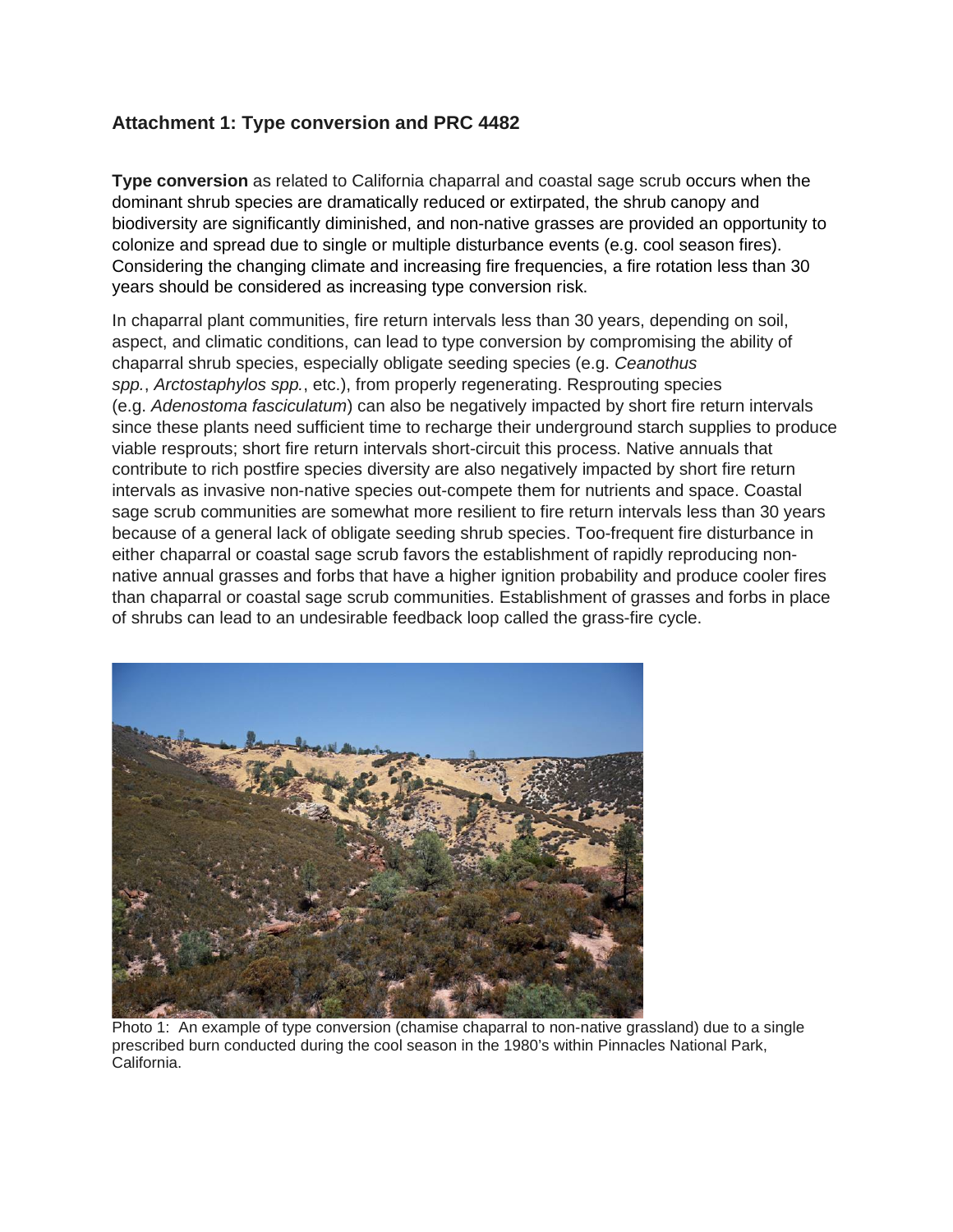

Photo 2. Type conversion of mixed chaparral to non-native grassland due to various vegetation treatments in the Cleveland National Forest, Trabuco Ranger District.



Photo 3. The type conversion of manzanita/mixed chaparral to non-native grassland due to mastication in the Los Padres National Forest, Santa Barbara Ranger District. An older treatment area is in the background, being invaded by non-native grasses. The most recent treatment is in the foreground. Note soil disturbance which facilitates the spread of non-native grasses.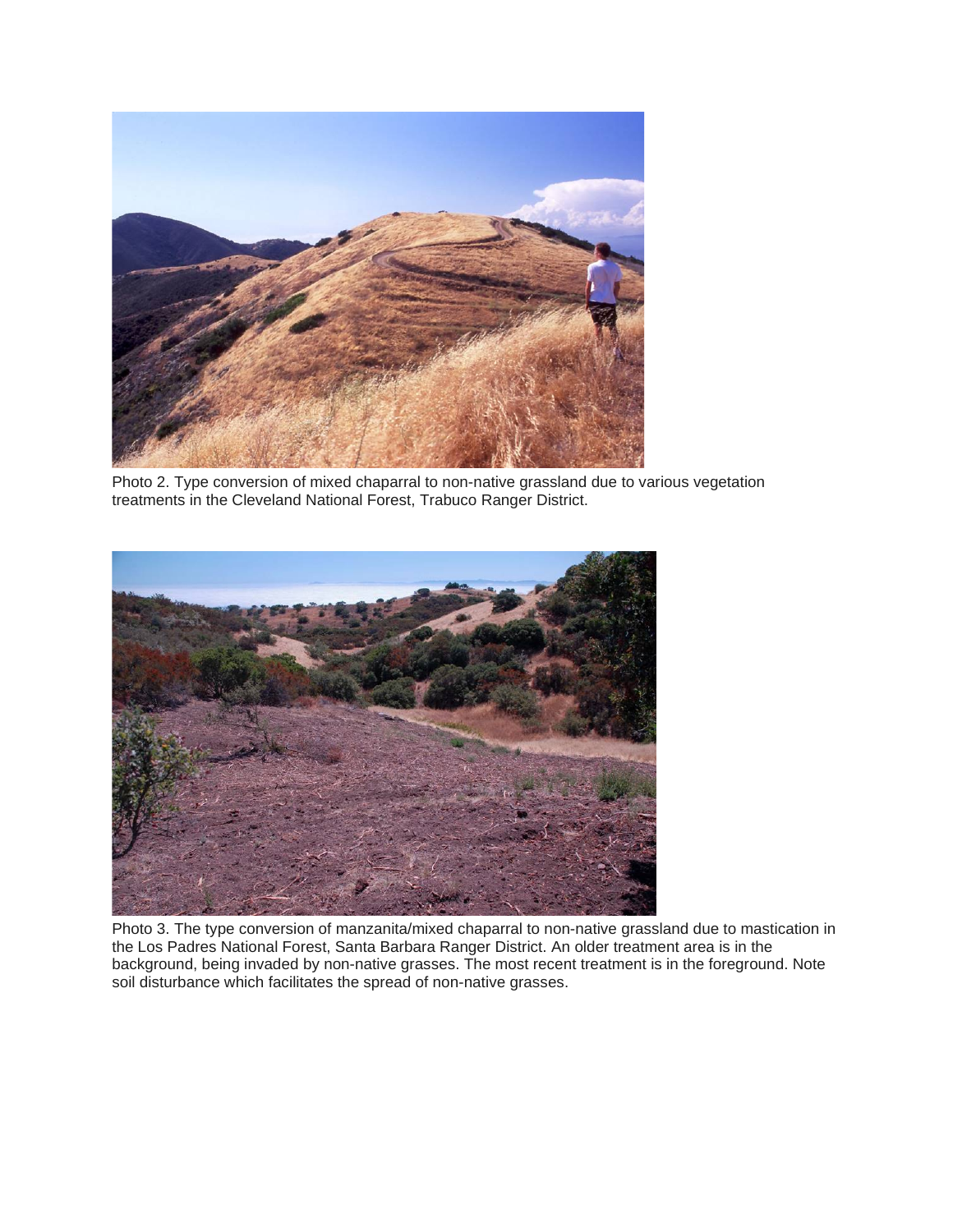

Photo 4. Type conversion of mixed chaparral resulting in reduced biodiversity. The far left shows an oldgrowth chaparral stand last burned during the 1970 Laguna Fire. The middle/left of the picture shows an area recovering from the 2001 Viejas Fire. It is composed primarily of chamise, deerweed, and several other shrub species. To the right is a portion of the Viejas Fire scar reburned in the 2003 Cedar Fire. The Cedar fire scar is now filled with non-native grasses. The majority of the resprouting shrubs have been killed and no obligate seeding species, such as Ceanothus, are present. The site was resurveyed in 2018. Results indicated a continued loss of obligate seeding species, a significant loss of resprouters, and large areas remain colonized by non-native grasses.

## **Missing a definition of type conversion in California Public Resources Code - PRC § 4483**

(a) To the extent feasible, the board's Vegetation Treatment Program Programmatic Environmental Impact Report, when certified, shall serve, in addition to any identified entities in the report, as the programmatic environmental document for prescribed fires initiated by a third party for a public purpose pursuant to Section 4491.

(b)(1) It is the intent of the Legislature that additional consideration be provided for chaparral and coastal sage scrub plant communities that are being increasingly threatened by fire frequency in excess of their natural fire return patterns due to climate change and human-caused fires.

(2) Prescribed burning, mastication, herbicide application, mechanical thinning, or other vegetative treatments of chaparral or sage scrub shall occur only if the department finds that the